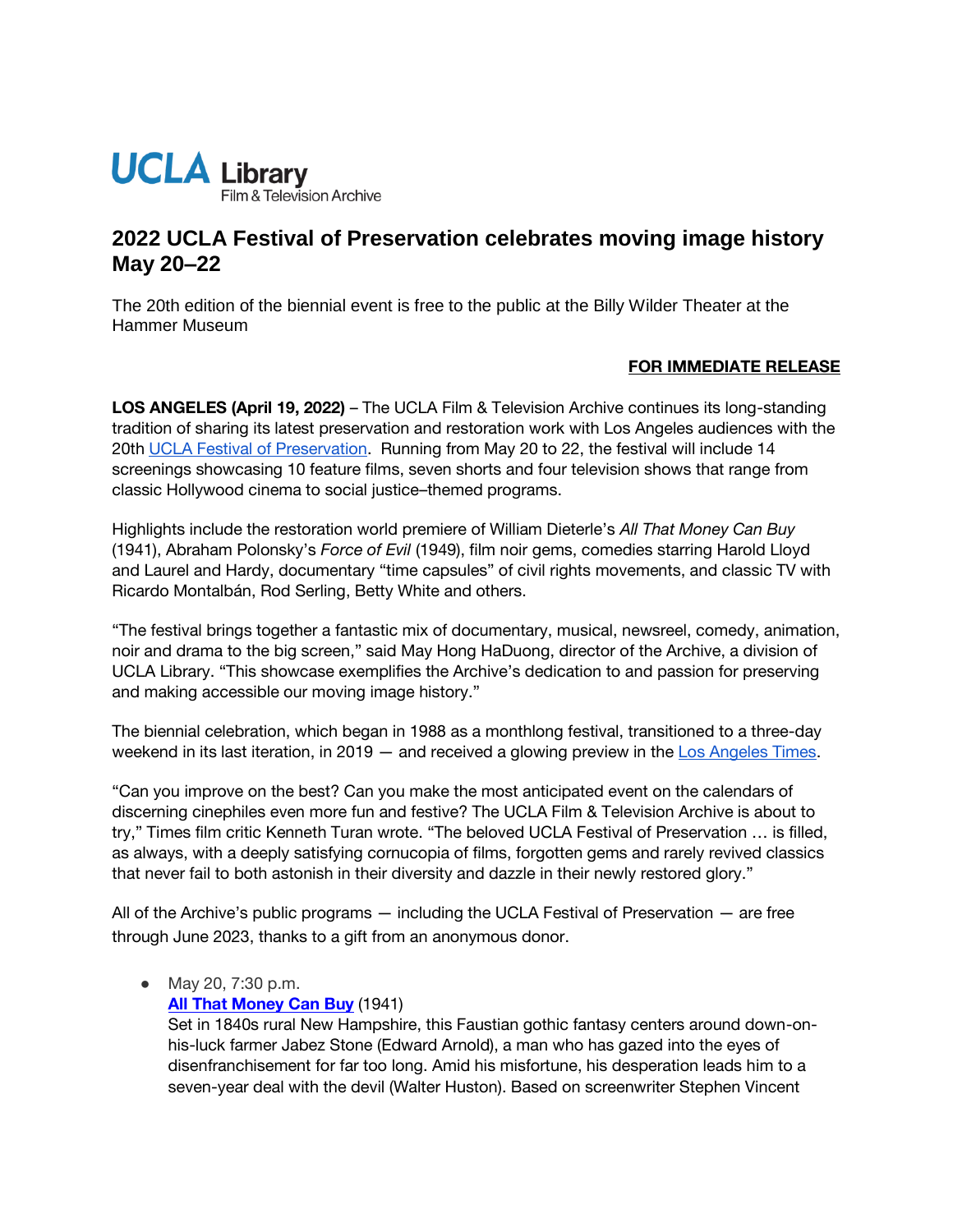Benet's short story from 1936, *All That Money Can Buy* was the first independent production of German-born actor-turned-director William Dieterle.

## ● May 20, 10 p.m.

## **[Cover Up](https://www.cinema.ucla.edu/events/2022/05/20/cover-up)** (1949)

Insurance investigator Sam Donaldson (Dennis O'Keefe) delves into the apparent suicide of a man who was universally hated by every member of a small midwestern town. Suspecting murder, his questions are rebuffed by one and all, including Sheriff Larry Best (William Bendix). Donaldson solves the case, but must decide whether to save the reputation of one of the town's leading citizens.

#### ● May 20, 11 a.m.

#### **[Scram!](https://www.cinema.ucla.edu/events/2022/05/25/scram-blondie)** (1932)

While perhaps not as well-known as some of Laurel and Hardy's more famous films, *Scram!* does offer its own particular brew of pre-Code delights and amusing mishaps. Shot shortly before the duo went on an extended holiday to the British Isles and France, *Scram!* is a somewhat subtler entry in their oeuvre. The Archive is pleased to present another Laurel and Hardy restoration produced from its long-term initiative to preserve and promote the legacy of this legendary team.

#### **Blondie** (1938)

Dagwood (Arthur Lake) loses his job on the eve of his and Blondie's fifth wedding anniversary. While waiting to meet a prospective client, Dagwood and another hotel guest try to unsuccessfully repair a vacuum cleaner. Due to his absence, Blondie is convinced he is having an affair and demands a divorce.

## ● May 21, 1:30 p.m.

## **[Inner Sanctum](https://www.cinema.ucla.edu/events/2022/05/21/buzzy-boop-inner-sanctum)** (1948)

A refined woman meets an older man on a train who displays an ability for predicting the future. As they approach their destination, he begins to share a tale about the next stop along the route. What began as a series of mysteries first published by Simon & Schuster in 1930, the *Inner Sanctum* strand evolved into a radio program that first hit the airwaves in 1941 and spanned over 500 episodes through the fall of 1952.

#### **Buzzy Boop at the Concert** (1938)

Eight years after Betty Boop first appeared on-screen to become an era-defining animated icon, the Fleischer Brothers extended her on-screen family with the intention of freshening up the brand. Introduced in 1938 as Betty's country cousin, Buzzy Boop was Betty's comic opposite. Unseen for 85 years, *Buzzy Boop at the Concert* is one of only two shorts she appeared in and was thought lost until a print was discovered in Russia in 2019.

## ● May 21, 3:15 p.m.

#### **[The Bus](https://www.cinema.ucla.edu/events/2022/05/21/hey-mama-the-bus)** (1965)

In this acclaimed cinema vérité documentary, filmmaker Haskell Wexler (*Medium Cool*) chronicles a diverse group as they travel to join the historic March on Washington in 1963. A work of major consequence, comprised of small, extraordinary moments that serve as an essential record of the everyday faces and voices behind a watershed moment in the civil rights movement.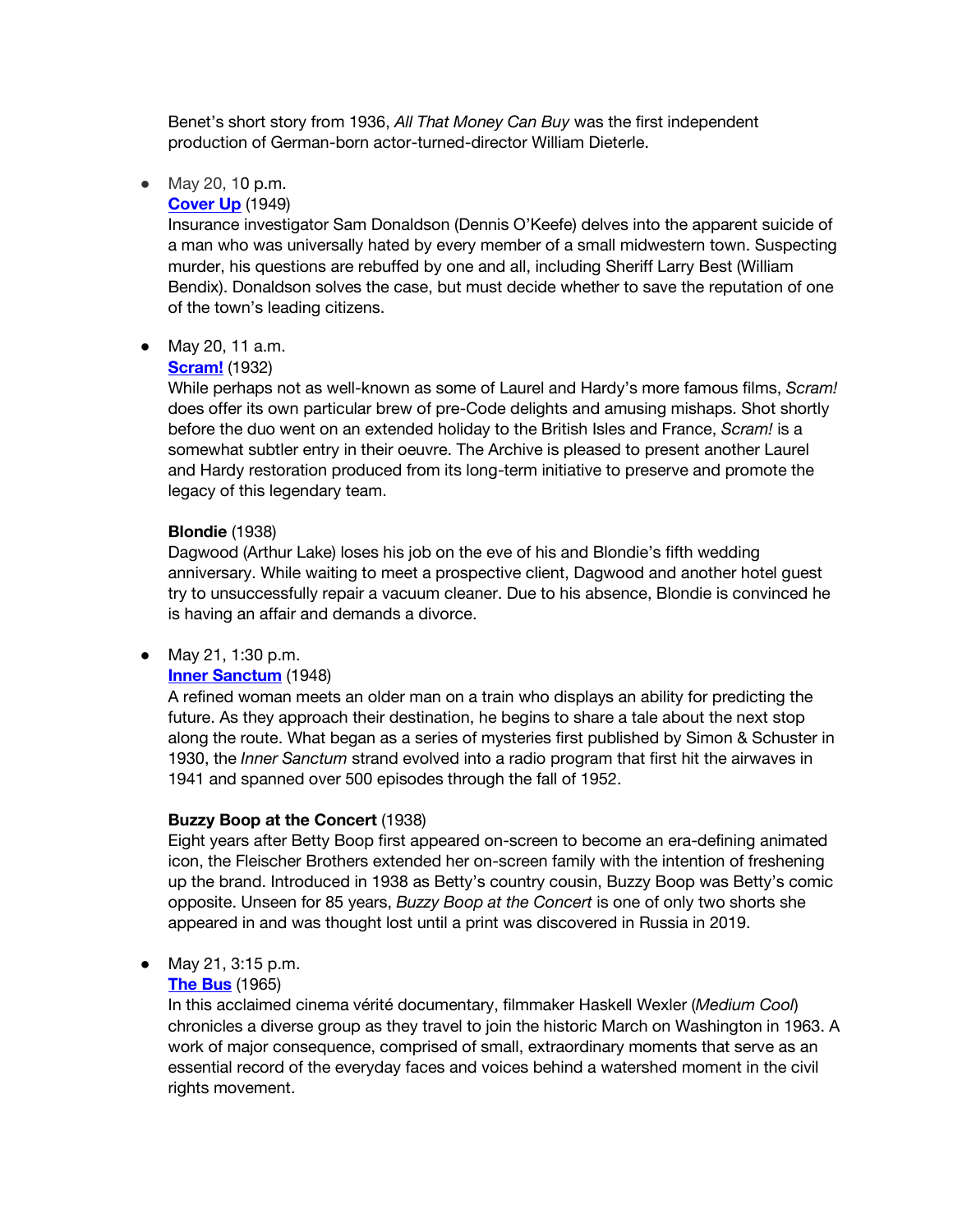## **Hey, Mama** (1968)

In this cinéma vérité documentary, Vaughn Obern, a white student at UCLA, engages residents of the African American neighborhood known as Oakwood or "Ghost Town" in Venice, California. Obern's earnest work gives agency to the community and serves as a vital historical record of the area's untenable conditions created by a climate of gross socioeconomic oppression and racism. .

#### ● May 21, 5:00 p.m.

## **[The Challenge](https://www.cinema.ucla.edu/events/2022/05/21/challenge-rod-serlings-wonderful-world-propaganda)** (1955)

Directed by Sidney Lumet, the unsold pilot *The Challenge* examines the impact of McCarthyism via the story of a gentle bus driver (Jack Warden) who refuses to sign a state loyalty oath. The charged teleplay explores themes of patriotism and groupthink that Emmy Award-winning writers Reginald Rose and Rod Serling would both insightfully explore repeatedly during their acclaimed careers, despite opposition from network censors and sponsors.

## **Rod Serling's Wonderful World Of… "Propaganda"** (1970)

Produced by the stalwart creative team behind KNXT's beloved *Ralph Story's Los Angeles*  (1964-1970), local series *Rod Serling's Wonderful World of…* (1970) tackled weighty topics ranging from prejudice to propaganda. As host, Emmy-winning television icon Serling brought his trademark gravitas to the program's mini-documentaries intended to provoke and promote thought. Sadly, as common with local television programming of its era, only a single episode of the obscure series is known to survive.

## ● May 21, 7:30 p.m.

## **[Force of Evil](https://www.cinema.ucla.edu/events/2021/05/21/force-of-evil)** (1949)

The hard-hitting film concerns an unscrupulous lawyer who, by consolidating a numbers racket, has the opportunity to partner with a ruthless gangster. As a fitting backdrop for this tale of moral corruption, director Polonsky referred his production team to the stark New York paintings of Edward Hopper to establish a noir-like atmosphere. Accordingly, the film's cinematographer George Barnes and art director Richard Day utilize the film's New York City locations to full effect.

## ● May 21, 9:30 p.m.

## **[The Argyle Secrets](https://www.cinema.ucla.edu/events/2022/05/21/paper-moon-argyle-secrets)** (1948)

An investigative reporter is confined in the hospital with a great story but will only speak to his colleague Harry Mitchell (William Gargan). While explaining his possession of the Argyle Album, an exposé of Nazi sympathizers, the boss is murdered, Harry becomes the prime suspect and must outwit both the police and a gang of blackmailers.

## **Paper Moon** (1949)

As a woman enrolled in the UCLA animation department at mid-century, Flora Mock (1914- 2014) was a pioneering voice. Later a faculty member at UCLA, as a student, Mock specialized in mixed-media collages such as *Paper Moon* (1949), an animated interpretation of the Nat King Cole song that the *L.A. Times* described in 2011 as a "*West Side Story*-style romance told in the vocabulary of cut and torn paper."

● May 22, 11 a.m.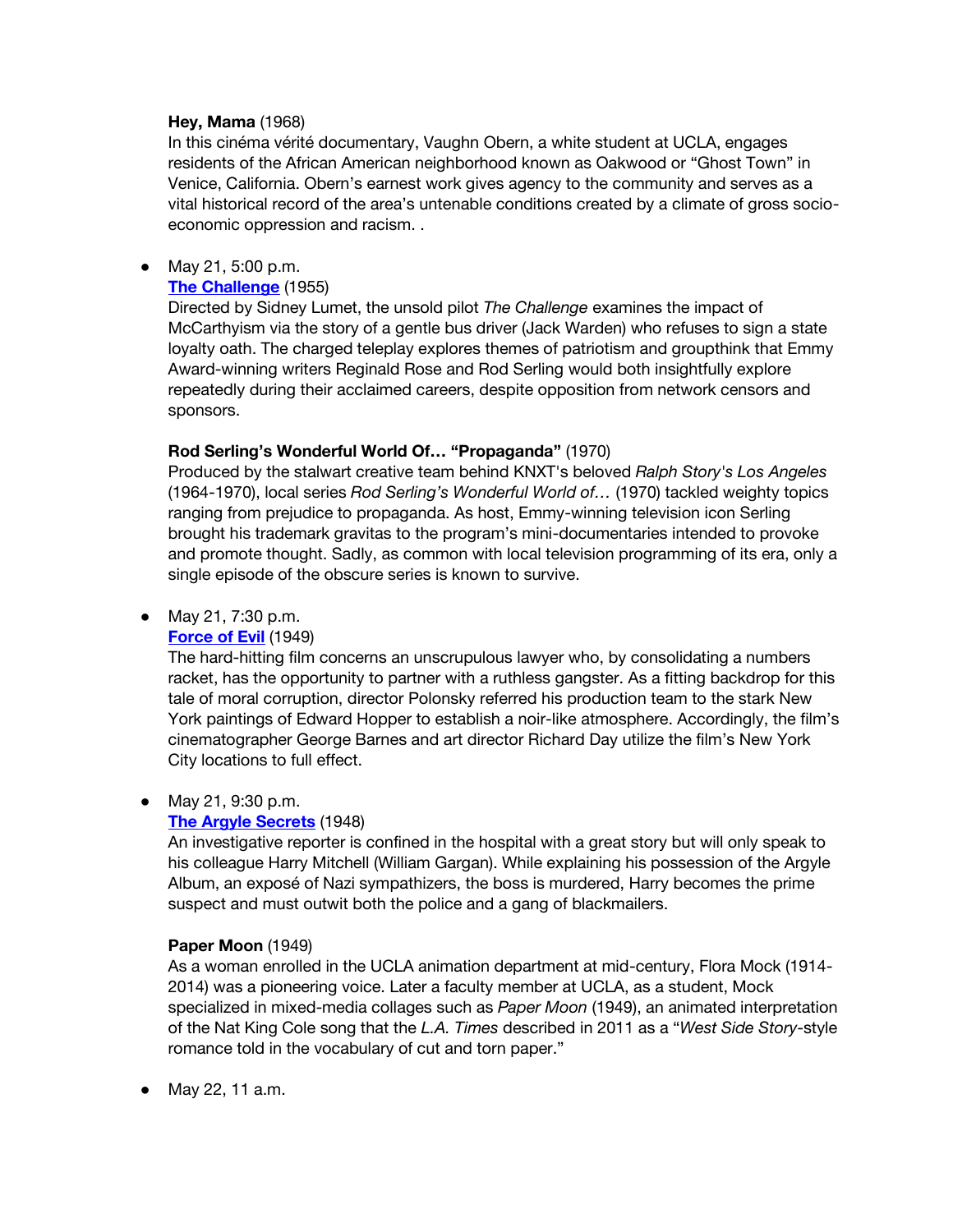#### **[Topper Returns](https://www.cinema.ucla.edu/events/2022/05/22/sinbad-sailor-topper-returns)** (1941)

This second sequel to the original *Topper* finds Roland Young and Billie Burke reprising their roles as a man who can see ghosts and his increasingly frustrated spouse. The Oscarnominated special effects remain impressive over 80 years later, and the stacked cast of character actors lends the film a dash of eccentricity. Filmmaker Roy Del Ruth, at the time one of Hollywood's highest paid directors, is remembered today for his contributions to the comedy and musical genres.

## **Sinbad the Sailor** (1935)

Soon after his legendary falling out with Walt Disney over proper credit for designing and animating Mickey Mouse, animation pioneer Ub Iwerks launched his own studio in 1930 hoping to recreate Mickey's success. After his first few original characters failed to catch on, Iwerks turned to established fairy tales. *Sinbad the Sailor* exudes Iwerks' classic bouncy style in which anything—a skull and crossbones, a cannon, or an entire pirate sloop—can suddenly come to anarchic life.

## ● May 22, 1:30 p.m.

## **[Hallmark Hall of Fame: "The Fantasticks"](https://www.cinema.ucla.edu/events/2022/05/22/the-fantasticks)** (1964)

Produced and directed on videotape by George Schaefer, the innovatively-mounted *The Fantasticks* showcases pioneering actor Ricardo Montalbán's wry sensibilities and charm. Joined by an all-star cast that includes Bert Lahr, Stanley Holloway, Susan Watson, and John Davidson, Montalbán lends his indelible grace to the color telecast that the *New York Times* declared, "an unalloyed delight; an interlude of melodic innocence amid all of the brittle news bulletins and mechanized show business."

## • May 22, 3 p.m.

## **[Greetings from Washington, D.C.](https://www.cinema.ucla.edu/events/2022/05/22/greetings-from-washington-tricias-wedding)** (1981)

Lucy Winer's joyful *Greetings from Washington, D.C.* is a skillfully documented, transportive short about the first National March on Washington for Lesbian and Gay Rights, which took place on Sunday, October 14, 1979. The events are told through numerous interviews with folks gathered on the nation's capital from across the United States who are seeking the same rights and chances as their straight counterparts. This record proves that revolutions can be fought from a hopeful place of peaceful activism.

## **Tricia's Wedding** (1971)

The Cockettes performance group turns out a raucous drag parody of the wedding of First Daughter, Patricia Nixon. In attendance at the wedding are such eclectic characters as Jacqueline Onassis, Elizabeth Taylor, Golda Meir and Eartha Kitt. Culminating in an LSDfueled orgy, this short presents the San Francisco counter-culture movement while sending up the politics of the early '70s.

● May 22, 5 p.m.

# **[Born into Brothels: Calcutta's Red Light Kids](https://www.cinema.ucla.edu/events/2022/05/22/born-into-brothels)** (2004)

The children of sex workers in Kolkata's red-light district are given cameras and photography classes in this Academy Award-winning documentary. Through the heartfelt efforts of the filmmakers, the artwork of the kids gains world-wide notice and with it, the possibility of an escape from the dire circumstances of the brothels.